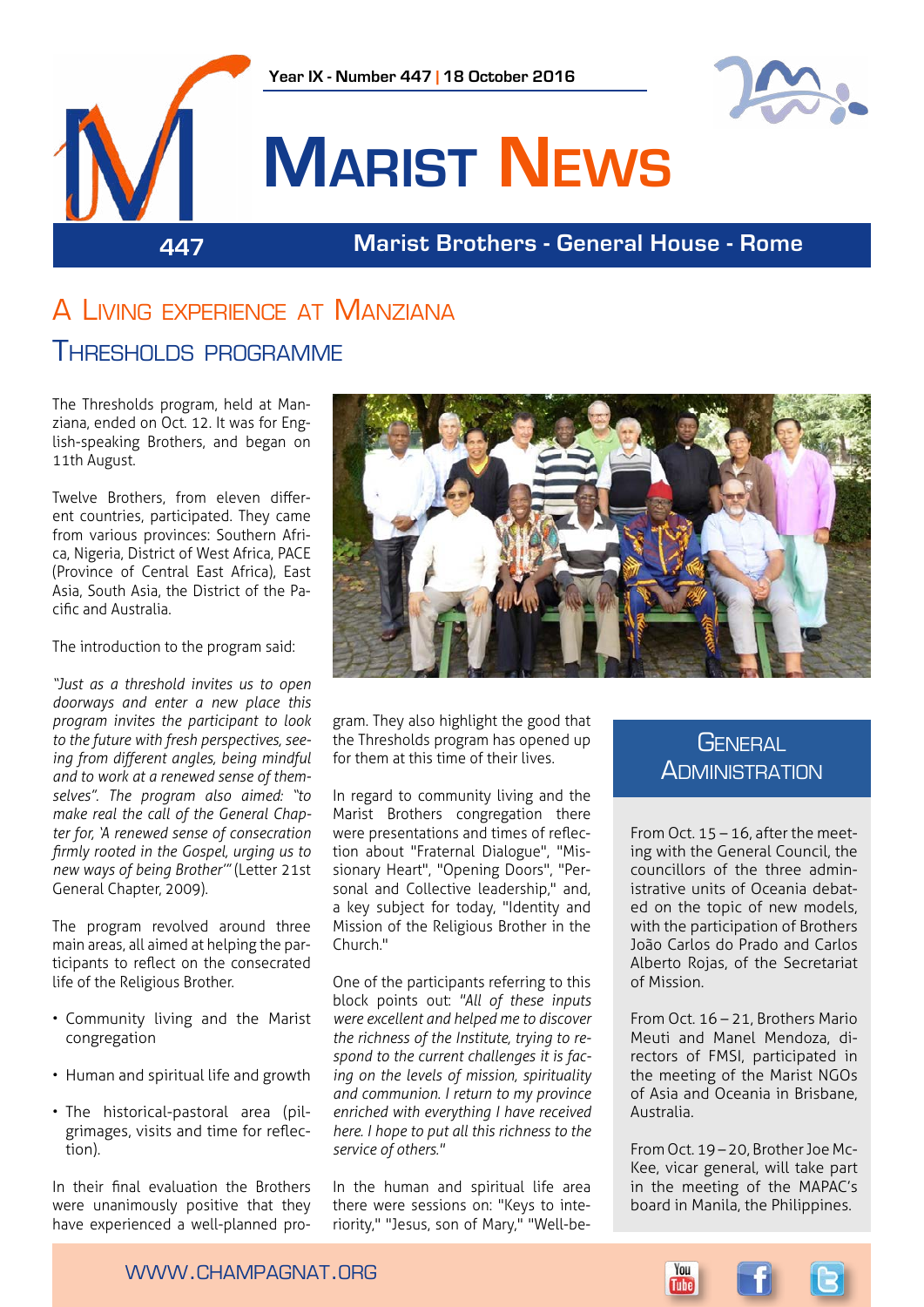#### Marist News 447

ing and personal health," "Brothers, the dream of Fourvière" and the workshop "Realities for religious - love and be loved, vulnerability and flexibility."

One of the participants shares on this area: *"Listening to the speakers has helped me to discover my current reality and the moment I am living in both my religious and personal life. I am aware that not everything is easy, but I understand as well that psychological and spiritual tools I have at hand will help me to overcome the difficulties that I'll be facing at this point in my life."*

When we speak of a pastoral-historical area we are referring to the visits, pilgrimages, retreat days, solidarity experience. Here too, the participants underline the richness these experiences brought to them. It is precisely the "experiential character" of these activities that greatly pleased the participants.

We mention here some of these activities: the pilgrimage to L'Hermitage, along with the Escorial group; the experience with refugees in the Capuchin convent of Montefiascone; the pilgrimage of the Holy Year with the "experience of the Holy Door" in St. Peter's; the recollections we have made and the visit to the General House, including the Congregation Archives. Many were the "praises" to these activities.

One Brother writes: *"Since long I have not done a so rich pilgrimage to the Marist places. The living explanation of the first Brothers and the pilgrimage to Le Puy and Taizé have shown me how much I am rooted in a tradition for which I am responsible for today's times. The experi-* *ence of solidarity, the New International Communities and the experience of Taizé are aspects showing me the dynamic character of the charism. I cannot keep it for me alone. It is a charism for the Church and for the world. It is urgent to 'set out': this is also the invitation of the General Chapter and of Pope Francis."*

Finally, a few comments from individual brothers that sum up their overall experience of the program:

*"An enriching experience". "It has helped me to come back to my first ideals of Marist life, to when I was becoming a brother." "It has challenged and affirmed me in just the right ways. It has allowed me to take time out to renew my life and my relationship with God … a real gift." It has suited my needs very well." "Timely as I look ahead to the next stage of my life."* 

## **International Community of Tabatinga: LaValla200> Project**

The Tabatinga community, in Amazonia, is one of the new international communities of the LaValla200> Project. Members joined mid-September for a new life experience. Brother Iñigo García, of the Ibérica Province, shares his experience:

Walking in these new times, in this new land, with new brothers and sisters, among cross border com-munities and realities: Tabatinga, Umariazú, Benjamín Constant, Atalaia of the north, Saint Rosa of Peru, Islandia de Peru, Leticia…

Being a Marian face of the Church; fully living our vocations; creating a space so that brothers and laity can share their life, faith and mission; embody a spirit of communion with the land, cultures, expressions of celebration; exercise the ministry of hospitality and of encounter, being a joyful presence among chil-dren and youth, and in their respective local communities, in their vulnerable situation… we could say this expresses the dream and commitment of the new international communities of the LaValla200> Project that have begun their path during the month of September in different regions



of the Marist Institute: America Sur, Arco Norte, Asia, Europa and Oceania.

We find ourselves in Tabatinga (Amazonia), in the triple border of Brazil-Colombia-Peru, part of the Marist region America Sur.

Our community is made up of four members, each one of a different nationality: Peggy Vivas of Venezuela, Verónica Rubí of Argentina, Justin Golding of Australia and this author. Three of us have already begun sharing our lives in this triple border, waiting for Justin, who is still dealing with his appropriate documents to be able to reside in Brazil . (…)

On Sept. 18 and 19, the provincial Brother Inácio Etges and the viceprovincial Brother Deivis Ficher of the Brasil Sul-Amazonia Province and the provincial Brother Alberto Aparicio of the Cruz del Sur Province and the coordinator of the America Sur regional council offered us a simple wel-coming celebration, expressing their closeness and the support of the whole region in this new venture where together we are making a path and celebrating life in mission.

This is a historic moment of the Institute; it's about "a new beginning" in which Marcellin's dream beats with strength in this beautiful of the world. A shared and accompanied dream!

Time seems to slow down and acquires a new dimension and measure: time for (un)learning and (re)placing one's self. The day, in these early stages, has been oriented to know, to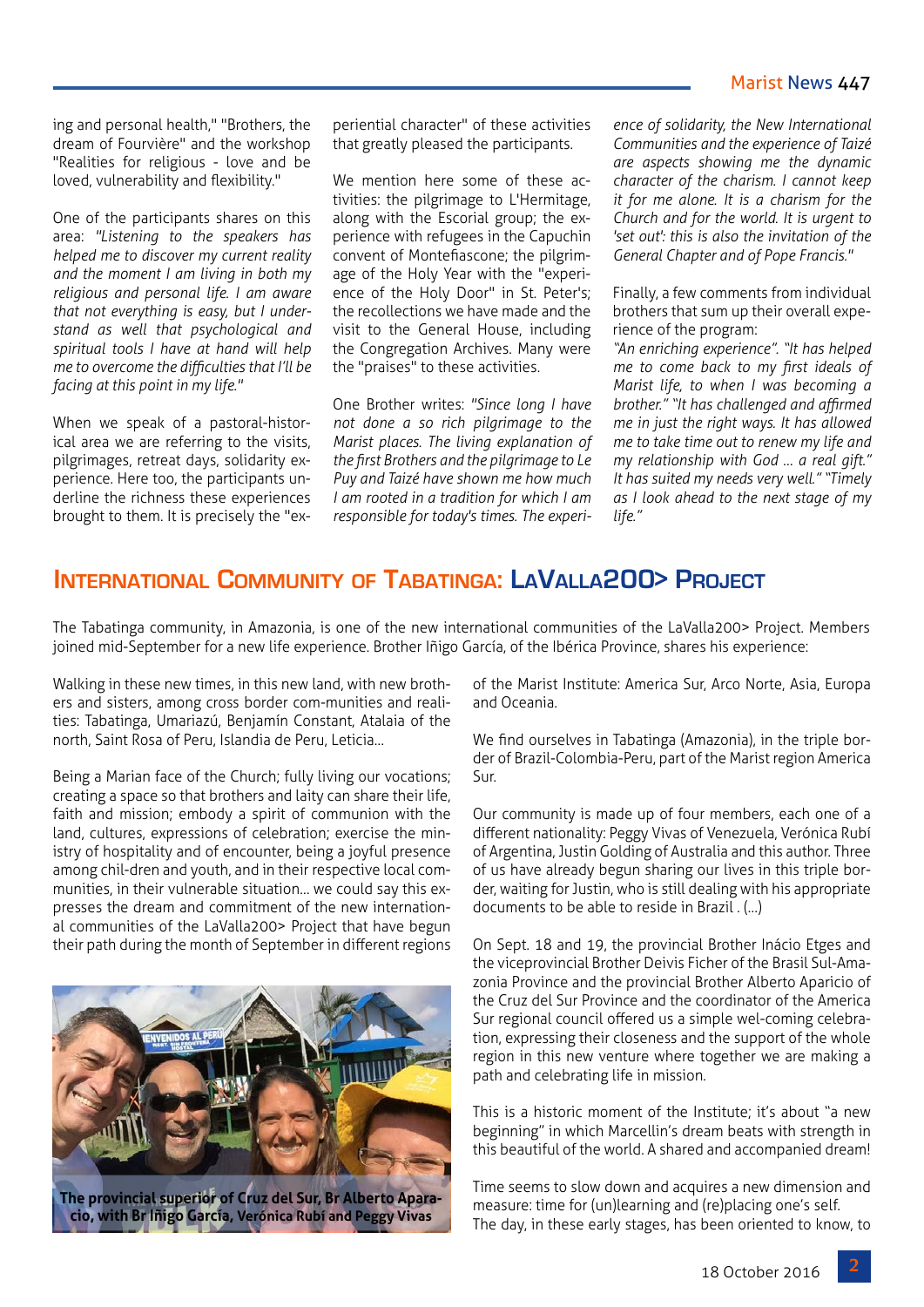# **BRIEF NEWS**

#### **Iberica**

The coordinators of the educational mission of the Marist provinces of Europe gathered in Paris on October 13 to move forward in the educational action for this new course. The development of education, regionalisation and the advancing of common projects were the main topics of discussion among those in charge of the different provinces.

#### **West Central Europe**

Three brothers celebrated their anniversaries since professing their vows for their Marist religious life: Brothers Roger Alvoet and Félix Genin (75 years of religious life) and Brother Edgard Iserentant (60 years).

#### **America Central**

On Oct. 8, the America Central province celebrated the national encounter of Conexión Joven, led by a team of youth of the Remar communities in the retreat house Hermitage in San Salvador. Participants included 180 youth from two schools in Chalatenango and Aguilares. The day, dedicated to reflection, was filled with a lot of joy, hope and the wish to deepen God's call to happiness.



The third Marist encounter of mission and managmenet gathered Brothers and directors of Brazil's three provinces, with the aim of debating the Institute's mission in coherence with good management practices. The encounter took place on Oct. 13 in the city of Olinda, as part of the 5th Marist International Congress of Education.

move, to open the door, to greet and introduce one's self, to participate in the rhythm and encounters of the different local communities.

Throughout September and October, we have been able to partici-pate in actions of visibility and awareness against human trafficking, especially sexual exploita-tion of children and women; in the training of indigenous communities in their rights and access to public services through the Conselho Indigenista Missionario; in celebration of the various no-venas of the festivities of the Holy Angels, St Francis of Assisi and Our Lady of Aparecida.

The faith in its various expressions, congregates, celebrates and makes sense! Each encounter is an opportunity to listen, to recognise the simplicity of life that emerges out in the open and behind the backs of majority societies. (…)

Thankful, and with a mother's heart, Br Iñigo García

### **FMSI meets with a UN representative**

The Special Representative of the United Nations Secretary-General on Violence against Children, Marta Santos Pais, received Brother Álvaro Sepúlveda in New York on Oct. 4 to know the points stressed at present in the office which she heads and to repeat the support of FMSI to the struggle against violence.

In her meeting with Br Álvaro, who went as representative of FMSI, Marta underscored a few urgent topics:

- Migrant children and refugees: prevention in the countries of origin, to assure that the conditions of residence or acceptance are coherent with the standards of human rights.
- The Objectives of Sustainable Development (OSD). That the voice of children continues to be present in the implementation and evaluation of the OSD, especially in reference to violence.
- School harassment (bullying), in the framework of the report of the Secretary General of the UNO (2016) on the protection against harassment (bullying).
- Adolescents deprived of liberty.

In turn, Br Álvaro explained to her the work that FMSI is doing with children and adolescents in Latin America, and also regarding the possibility of accompanying the passage of the migrants through Marist presences which **PROTEC** VIOI

already exist or are being created (La Valla 200). For example, from Central America, passing through Mexico and arriving up to USA (East Harlem) or from Syria to Sicily.

The meeting was very profitable for FMSI, to perceive the strength that the theme of migrants and refugees has today in the United Nations and, at the same time, the state of invisibility in which children continue to be today.

It is very probable that within the next months, different actions will be carried out for the prevention and eradication of violence against migrant and refugee children. These will be opportunities for FMSI to be present and have influence, especially, to guarantee the right to education of migrant children. Br Alvaro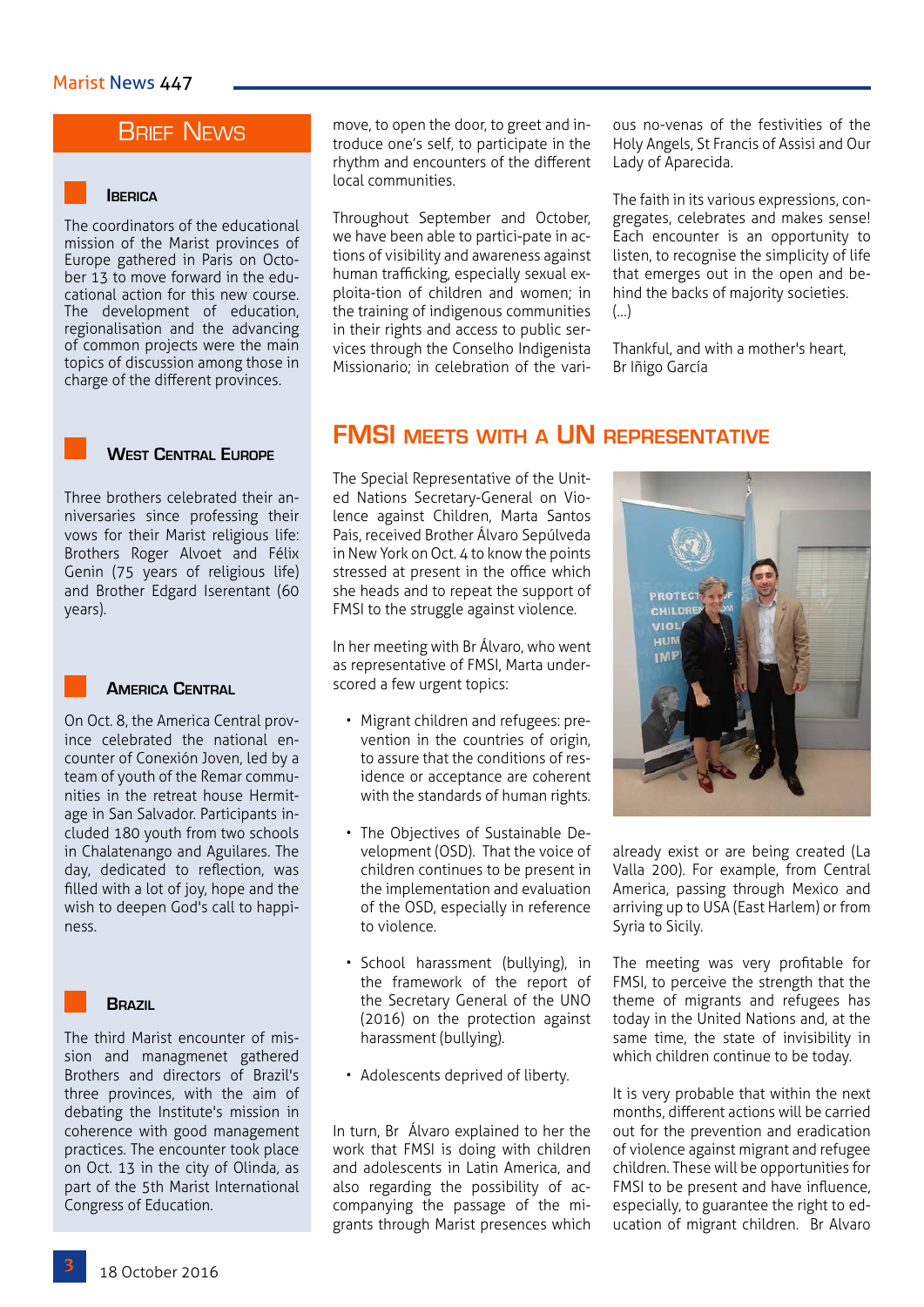# MARIST WORLD



Philippines: MAPAC Graduation Group



Australia: Extended General Council of Oceania - Mittagong



Brazil: 5th International Marist Congress on Education



France: Meeting of superiors of the Province Mediterránea in l'Hermitage



50 years of religious life: Brothers Giorgio, Agapito, Paco & José Antonio (Mediterránea)



Nigeria: Community leaders, workshop on "Basic communication skills"

is member of the team of the Foundation, and is profiting of his stay in the United States because of professional formation, in order to develop relationships with representatives of institutions of the United Nations and identity the occasions in which FMSI can be present by its action of exercising influence.

# BRAZIL: NEARLY 2,000 OBJECTS & 24,000 PHOTOGRAPHS in Champagnat memorial

A memorial dedicated to Saint Marcellin Champagnat in Viamão, Brazil, has now around 1,800 objects and 24,000 photographs - a number that continues to change due to donations.

With the help of the Museum of Science and Technology of the Pontifical Catholic University of Rio Grande do Sul, the Brasil Sul-Amazonia Province helped identify and number the memorial's objects as part of an updating process, which began in April 2015.

"We still have to continue to build a mentality that appreciates histor-

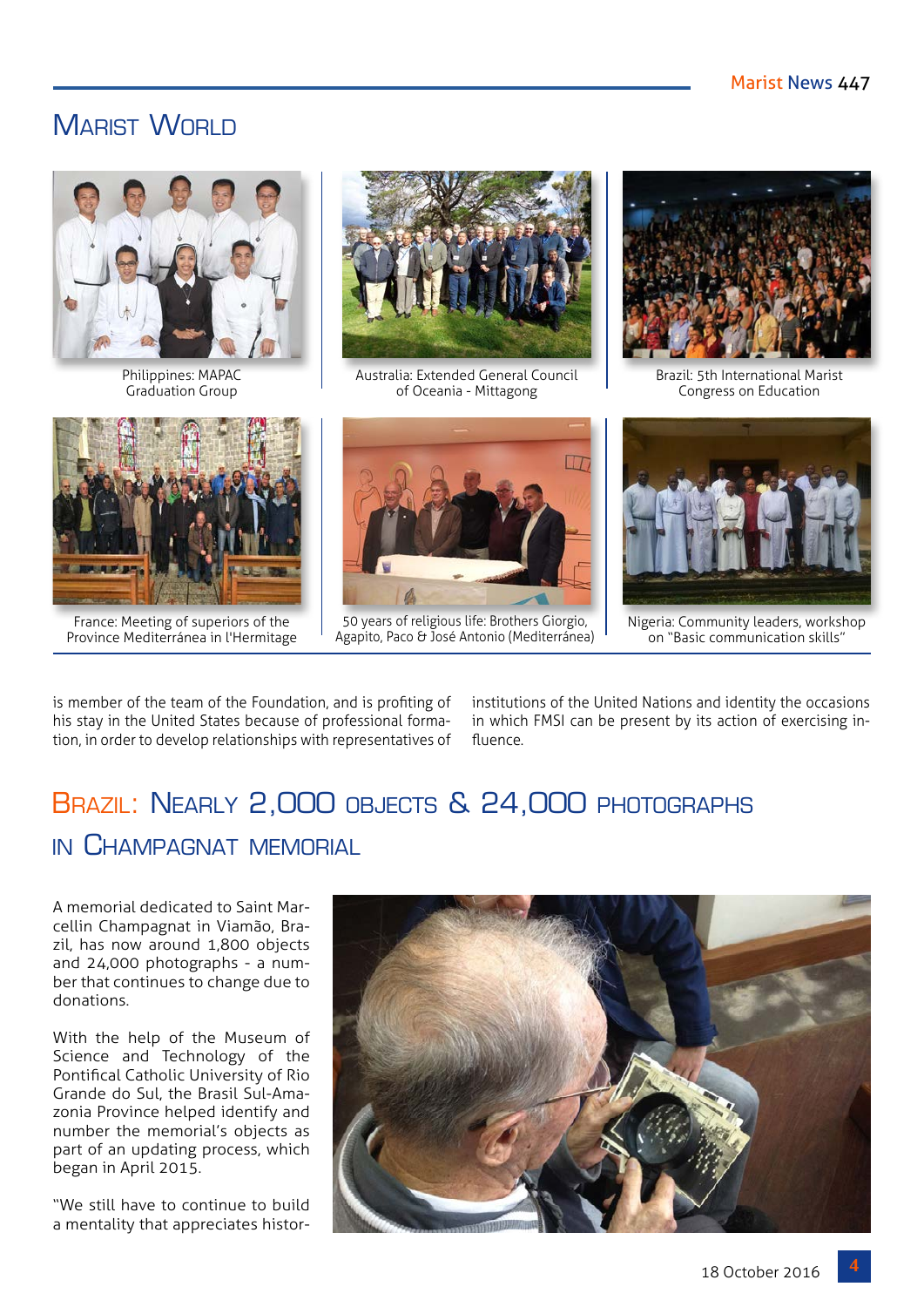#### Marist News 447

ical assets in society at large," stated Brother Jean Arcari, coordinator of the process and historian.

"This is one of our commitments because of the importance of Catholicism in the history of our country and in our state," he added.

A museologist that makes up of the team in charge of updating the memorial, Gabriela Carmo, revealed that the museum includes several teaching resources the Brothers used throughout history such as slates, ink cartridges, pens, overhead projectors and microscopes.

**How to help the affected population**

## **Emergency Haiti**

Several Marist entities are fundraising after hurricane Matthew hit Haiti causing several victims and great damages.

These damages happened mostly in the southern part of the island, the country's poorest area where the Marist Brothers are present.

The money that will be raised will go to the most urgent necessities of the affected population.

You can help the people of Haiti by sending resources to:

**• FMSI - Fondazione Marista per la Solidarietà Internazionale Onlus**



Other objects worth mentioning include drawings that the Brothers used to teach – one of them in the old Marist school Colégio Marista São Francisco, in Vacaria in the 1940s and 1950s and had been made in Paris.

The paintings were teaching tools of the second half of the nineteenth century and early decades of the twentieth century.

The memorial, which includes the Center for Marist Heritage and Spirituality, was created 18 years ago, an idea of Brother Armando Luiz Bortolini.

Online donations, through <http://www.fmsi-onlus.org/> Bank transfer under the name: Fondazione Marista per la Solidarietà Internazionale Onlus Piazzale Champagnat, 2 - 00144 Roma – Italia Account number: 100000125288 Banca Prossima - Filiale Piazza Paolo Ferrari 10 –20121 Milano Italia IBAN: IT70M0335901600100000125288 BIC: BCITITMX

**• SED - Marists Spain** - [http://www.sed-ongd.org](http://www.sed-ongd.org )  "Emergencia Haití" IBAN: 0075 0125 45 0600820091 Collaborate online: <https://goo.gl/2zF9ea>.



**You can help the people of Haiti by sending resources to FMSI and SED**

"